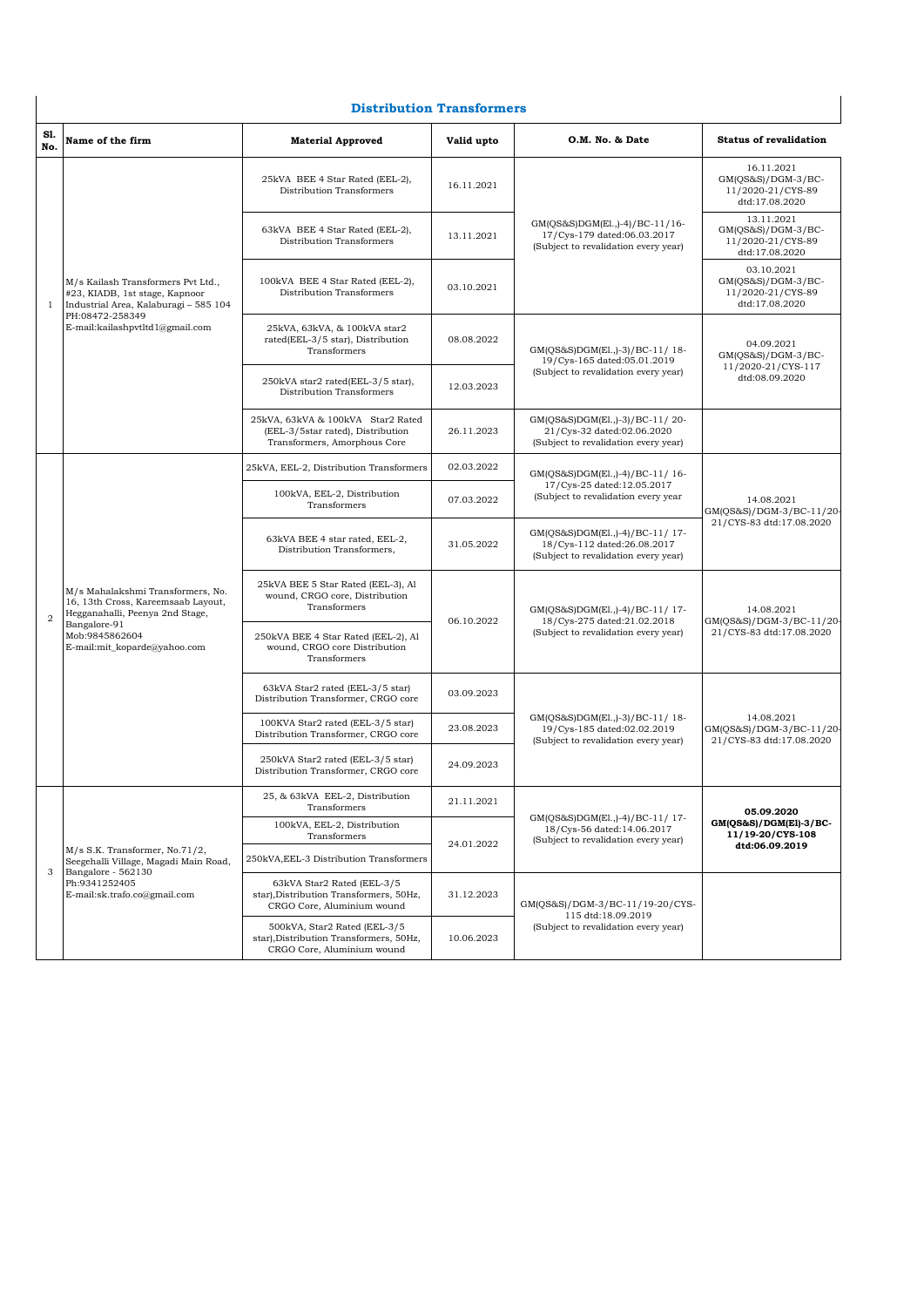| $\overline{4}$ | M/s Vijay Electric Co, No:22-26, 12th<br>cross, vyshnavi Nagar, Babasabpalya,<br>Kengeri, Bangalore - 560060                                                                                                                               | 25kVA, BEE star 1 rated, EEL-2,<br>Distribution Transformers                                                                                                                                                                                                                   | 23.11.2022 | GM(QS&S)DGM(El.,)-4)/BC-11/17-<br>18/Cys-214 dated:21.12.2017<br>(Subject to revalidation every year)                                                      |                                                                    |
|----------------|--------------------------------------------------------------------------------------------------------------------------------------------------------------------------------------------------------------------------------------------|--------------------------------------------------------------------------------------------------------------------------------------------------------------------------------------------------------------------------------------------------------------------------------|------------|------------------------------------------------------------------------------------------------------------------------------------------------------------|--------------------------------------------------------------------|
|                |                                                                                                                                                                                                                                            | 100kVA, BEE star 1 rated, EEL-2,<br>Distribution Transformers                                                                                                                                                                                                                  | 31.08.2022 |                                                                                                                                                            |                                                                    |
|                |                                                                                                                                                                                                                                            | 63kVA, BEE star 2 rated, EEL-3,<br>Distribution Transformers                                                                                                                                                                                                                   | 08.01.2023 | GM(QS&S)DGM(El.,)-4)/BC-11/17-                                                                                                                             |                                                                    |
|                |                                                                                                                                                                                                                                            | 100kVA, BEE star 2 rated, EEL-3,<br>Distribution Transformers                                                                                                                                                                                                                  | 08.01.2023 | 18/Cys-258 dated: 22.01.2018<br>(Subject to revalidation every year)                                                                                       | 18.10.2020<br>GM(QS&S)/DGM(Ele)-3/BC-                              |
|                |                                                                                                                                                                                                                                            | 250kVA, BEE star1&2 rated, EEL-2 &<br>3, Distribution Transformers                                                                                                                                                                                                             | 17.11.2022 |                                                                                                                                                            | 11/19-20/CYS-135<br>dtd:19.10.2019                                 |
|                |                                                                                                                                                                                                                                            | 500kVA BEE Star 2 Rated (EEL-<br>3) Distribution Transformers                                                                                                                                                                                                                  | 23.02.2023 | GM(QS&S)DGM(El.,)-4)/BC-11/17-<br>18/Cys-317 dated:27.03.2018<br>(Subject to revalidation every year)                                                      |                                                                    |
|                | Ph;9886406701,<br>E-mail:raghvendrahn@gmail.com                                                                                                                                                                                            | 1000kVA star2 rated (EEL-3/5 star),<br>CRGO core, Distribution Transformers,                                                                                                                                                                                                   | 23.08.2023 | GM(QS&S)DGM(El.,)-3)/BC-11/18-<br>19/Cys-108 dated:04.10.2018<br>(Subject to revalidation every year and<br>furnishing BIS certificate within 3<br>Months) |                                                                    |
|                |                                                                                                                                                                                                                                            | 25kVA, Star2 Rated (EEL-3/5star rated),<br>Distribution Transformers, 50Hz, CRGO<br>Core, Aluminium Wound, ONAN Cooled,<br>complete with first filling EHV Grade<br>Transformer Oil with all accessories and<br>confirming to latest versions of $IS - 1180$<br>$&$ IS - 2026. | 04.07.2024 | GM(QS&S)DGM(El.,)-3)/BC-11/19-<br>20/Cys-160 dated:28.11.2019<br>(Subject to revalidation every year)                                                      |                                                                    |
| 5              | M/s Shridi sai Electricals limited., plot<br>No: 13/82, Industrial estate, Kadapa                                                                                                                                                          | 25kVA,63kVA,100kVA 250kVA &<br>500kVA, BEE star 1 EEL-2, Al wound,<br>Amorphous and CRGO Core Distribution<br>transformers                                                                                                                                                     | 09.02.2022 | GM(QS&S)DGM(El.,)-4)/BC-11/17-<br>18/Cys-306 dated:21.03.2018                                                                                              | 16.10.2020<br>$GM(QS&S)/DGM(EI)-3/BC-$<br>11/19-20/CYS-141         |
|                | Dist., Andhra Pradesh                                                                                                                                                                                                                      | 25kVA, 63kVA, 100kVA 250kVA &<br>500kVA BEE star 2 EEL-3, Al wound,<br>Amorphous Core Distribution<br>Transformers                                                                                                                                                             | 30.03.2021 | (Subject to revalidation every year)                                                                                                                       | dtd:22.10.2019                                                     |
| 6              | M/s Raikar Electric Company, No: 20,<br>Raghavendra Industrial<br>Estate, Thigalarapalya Main Road,<br>Peenya 2nd stage, Bangalore-560 058<br>(91)-80-67680840, 28367419 +(91)-<br>9845169654, 9535256093,<br>9845125845 +(91)-80-28367419 | 25kVA, 63kVA & 100kVA BEE star 1<br>rated EEL-2 Distribution Transformers                                                                                                                                                                                                      | 20.03.2023 | GM(QS&S)DGM(El.,)-4)/BC-11/17-<br>18/Cys-315 dated:27.03.2018<br>(Subject to revalidation every year)                                                      | 12.05.2021<br>GM(QS&S)/DGM-3/BC-11/20-<br>21/CYS-14 dtd:12.05.2020 |
|                | M/s Vijay Electricals, No: 9,<br>Byraveshwara Industrial Estate,<br>Andrahalli Main Road, Near Peenya<br>2nd Stage, Bangalore-560091<br>Mob: 9035620230,9986395630<br>Email: v-electricals@yahoo.in/<br>marketing@vetransformers.com.      | 100kVA & 500kVA star2 rated (EEL-<br>3/5star) Distribution Transformer                                                                                                                                                                                                         | 04.09.2023 | GM(QS&S)DGM(El.,)-3)/BC-11/18-<br>19/Cys-214 dated:20.03.2019<br>(Subject to revalidation every year)                                                      |                                                                    |
|                |                                                                                                                                                                                                                                            | 25kVA star1 rated (EEL-2/4 star), CRGO<br>core, Distribution Transformers,                                                                                                                                                                                                     | 13.04.2022 |                                                                                                                                                            |                                                                    |
|                |                                                                                                                                                                                                                                            | 63kVA star1 rated (EEL-2/4 star), CRGO<br>core, Distribution Transformers                                                                                                                                                                                                      | 30.04.2022 |                                                                                                                                                            |                                                                    |
| $\overline{7}$ |                                                                                                                                                                                                                                            | 250kVA star1 rated (EEL-2/4 star), CRGO<br>core, Distribution Transformers,                                                                                                                                                                                                    | 07.05.2022 | GM(QS&S)DGM(El.,)-3)/BC-11/18-<br>19/Cys-89 dated:08.08.2018                                                                                               | 29.06.2021<br>$GM(QS&S)DGM(E1.,-3)/BC-$<br>11/20-21/Cys-58         |
|                |                                                                                                                                                                                                                                            | 25kVA star2 rated (EEL-3/5 star), CRGO<br>core, Distribution Transformers                                                                                                                                                                                                      | 13.04.2022 | (Subject to revalidation every year)                                                                                                                       | dated:10.07.2020                                                   |
|                |                                                                                                                                                                                                                                            | 63kVA star2 rated (EEL-3/5 star), CRGO<br>core, Distribution Transformers                                                                                                                                                                                                      | 30.04.2022 |                                                                                                                                                            |                                                                    |
|                |                                                                                                                                                                                                                                            | 250kVA star2 rated (EEL-3/5 star),<br>CRGO core, Distribution Transformers                                                                                                                                                                                                     | 07.05.2022 |                                                                                                                                                            |                                                                    |
| 8              | M/s Perfect Electricals,<br>Plot No: 152,<br>Sompura 1st stage, KIADB,                                                                                                                                                                     | 25kVA star1 rated (EEL-2/4 star),<br>Distribution Transformers<br>63kVA & 100kVA star1 rated(EEL-2/4                                                                                                                                                                           | 03.09.2023 | GM(QS&S)DGM(El.,)-3)/BC-11/18-<br>19/Cvs-164 dated:01.01.2019                                                                                              | 06.03.2021<br>$GM(QS&S)DGM(E1.,-3)/BC-$<br>11/ 19-20/Cys-220       |
|                | Near Dabaspete,<br>Nelamangala Taluk,                                                                                                                                                                                                      | star), Distribution Transformers                                                                                                                                                                                                                                               | 05.11.2023 | (Subject to revalidation every year)                                                                                                                       | dated:10.03.2020                                                   |
|                | Bangalore - 562111.<br>Ph No:9845062309.<br>E-mail: perfectswamy@yahoo.com                                                                                                                                                                 | 500kVA Star2 Rated(EEL-3/5star rated),<br>Distribution Transformers, 50Hz, CRGO<br>Core, Aluminium Wound                                                                                                                                                                       | 26.12.2024 | GM(QS&S)DGM(El.,)-3)/BC-11/ 19-20<br>/Cys-221 dated:10.03.2020                                                                                             |                                                                    |
|                | M/s Primetech Transformers,<br>Kuthanur Village, Calicut Road,                                                                                                                                                                             | 25kVA & 63kVA star1 rated (EEL-2/4<br>star), CRGO Core Distribution<br>Transformers                                                                                                                                                                                            | 14.08.2023 |                                                                                                                                                            | 16.04.2021                                                         |
| $\mathbf{Q}$   | Gundulpet Taluk, Gundlupet -<br>5711111, Chamarajnagar<br>(Ph No:9242783800)<br>(E-mail:roopacorporation@yahoo.com)                                                                                                                        | 100kVA star1 rated(EEL-2/4 star), CRGO<br>core Distribution Transformers                                                                                                                                                                                                       | 06.03.2023 | GM(QS&S)DGM(El.,)-3)/BC-11/18-<br>19/Cys-173 dated:19.01.2019                                                                                              | GM(QS&S)DGM(El.,)-3)/BC-<br>11/20-21/Cys-27<br>dated:29.05.2020    |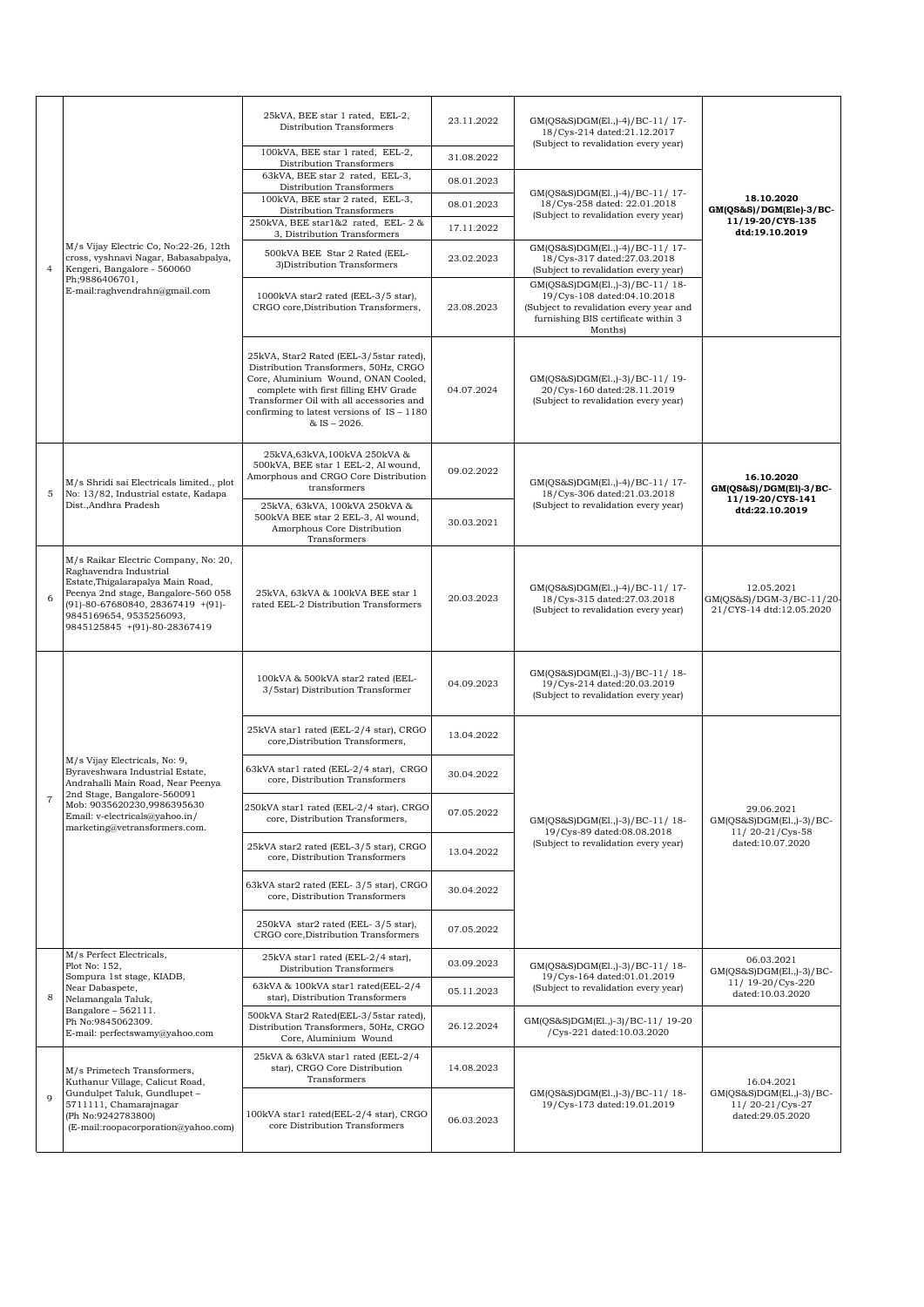| 10 | M/s Vijay Power control systems, B-65<br>& P-16, $3^{\text{rd}}$ cross, $3^{\text{rd}}$ stage Peenya<br>industrial Estate, Bangalore-560 058<br>Ph:info@vijaytransformers.com                                              | 63kVA, 100kVA & 250kVA star2 rated<br>(EEL-3/5star rated), Distribution<br>Transformers, CRGO Core | 16.08.2023 | GM(QS&S)DGM(El.,)-3)/BC-11/18-<br>19/Cys-189 dated:11.02.2019                                                      |                                                                                         |
|----|----------------------------------------------------------------------------------------------------------------------------------------------------------------------------------------------------------------------------|----------------------------------------------------------------------------------------------------|------------|--------------------------------------------------------------------------------------------------------------------|-----------------------------------------------------------------------------------------|
|    |                                                                                                                                                                                                                            | 500kVA star2 rated (EEL-3/5star<br>rated), Distribution Transformers, CRGO<br>Core,                | 20.12.2023 | (Subject to revalidation every year)                                                                               |                                                                                         |
|    | M/s Macro Power Controls., No: 24,<br>2nd cross, Kadabagere cross, Magadi                                                                                                                                                  | 25kVA BEE Star1 Rated (EEL-<br>2/4star), Distribution Transformers                                 | 10.06.2022 |                                                                                                                    |                                                                                         |
| 11 | Main Road, Behind SBM, Bangalore-<br>560091                                                                                                                                                                                | 63kVA BEE Star1 Rated (EEL-<br>2/4star), Distribution Transformers                                 | 28.09.2023 | GM(QS&S)DGM(El.,)-3)/BC-11/18-                                                                                     |                                                                                         |
|    | Mob No:<br>8792708263 / 8792708264 &<br>8792708267                                                                                                                                                                         | 100kVA BEE Star1 Rated (EEL-<br>2/4star), Distribution Transformers                                | 25.09.2023 | 19/Cys-181 dated:21.01.2019                                                                                        |                                                                                         |
| 12 | M/s Maruthi Electrical & Engineering<br>Works, Plot No:5, Near Jnana Bharathi<br>School, Holalkere Road, Chitradurga -<br>577501<br>Contact No: 8277291999/9448169800<br>E-mail: meewtransformers@gmail.com                | 25kVA, 63kVA, and 100kVA BEE star1<br>rated(4star/EEL-2) Distribution<br>Transformers, CRGO Core   | 23.04.2023 | GM(QS&S)DGM(El.,)-3)/BC-11/18-<br>19/Cys-191 dated:12.02.2019<br>(Subject to revalidation every year)              |                                                                                         |
| 13 | M/s Vignesh Vidyuth controls,<br>No. 55, 17th Cross (Old 30th Cross),<br>Doddanna Industrial Estate,<br>Peenya 2nd Stage, Bangalore-91<br>Contact No: 9845134612/9886634612<br>E-mail: vigneshvidyuth@rediffmail.com       | 25kVA, BEE star1 rated (4star/EEL-2)<br>Distribution Transformers, 50Hz, CRGO<br>Core              | 05.11.2023 | GM(QS&S)DGM(El.,)-3)/BC-11/18-<br>19/Cys-205 dated:05.03.2019<br>(Subject to revalidation every year)              |                                                                                         |
|    | M/s Viji Power Transformers Pvt Ltd.,<br>Sy No. 137/3, Dasanapura Hobli,<br>Magadi main road, Kadabagere post,<br>Bangalore-562130<br>(Ph No: 9900111089)<br>(E-mail: vijitechdinakar10@yahoo.co.in,<br>md@vijigroup.com). | 100kVA 250kVA & 500kVA star2 rated<br>(EEL-3/5star) Distribution Transformers,<br>50Hz, CRGO Core, |            | GM(QS&S)DGM(El.,)-3)/BC-11/19-<br>10.12.2023<br>20/Cys-47 dated:15.06.2019<br>(Subject to revalidation every year) |                                                                                         |
| 14 |                                                                                                                                                                                                                            | 100kVA star2 rated(EEL-3/5<br>star)Distribution Transformers, 50Hz,<br>Amorphous Core              |            |                                                                                                                    |                                                                                         |
|    |                                                                                                                                                                                                                            | 25kVA, 63kVA, 100kVA& 250kVA, Star1<br>Rated (EEL-2), CRGO core, Distribution<br>Transformers.     | 28.03.2022 | BESCOM/GM(QS&S)DGM(El.,)-4)/BC-<br>11/16-17/Cys-20 dated:04.05.2017<br>(Subject to revalidation every year)        | 16.04.2021<br>BESCOM/GM(QS&S)DGM<br>(El., )-3) / BC-11/20-21/Cys-08<br>dated:20.04.2020 |
|    | M/s National Transcare<br>Sy No:17/4, Opp Agriculture<br>University,<br>Lingasugur Road,<br>Raichur - 584101<br>Contact No:9845244968/7795228032<br>E-mail:ntcrcr@rediffmail.com<br>ntcrcr@yahoo.com                       | 25kVA, star1 rated (EEL-2/4star)<br>Distribution Transformers, CRGO Core                           | 12.11.2023 |                                                                                                                    |                                                                                         |
|    |                                                                                                                                                                                                                            | 63kVA, star1 rated (EEL-2/4star)<br>Distribution Transformers, CRGO Core                           |            | GM(QS&S)DGM(El.,)-3)/BC-11/19-<br>20/Cys-48 dated:18.06.2019                                                       |                                                                                         |
| 15 |                                                                                                                                                                                                                            | 100kVA, star1 rated (EEL-2/4star)<br>Distribution Transformers, CRGO Core                          | 05.07.2023 | (Subject to revalidation every year)                                                                               |                                                                                         |
| 16 | M/s V.T. Switchgears and<br>Transformers, No:33, 3rd Phase,<br>4th Main. Peenva Industrial Area.<br>Bangalore - 560058<br>Ph no:91-80-28392235/35,<br>9844028978, 9986523600<br>E-mail:vtsbg@gmail.com, city@vtst.in       | 100kVA star2 rated (EEL-3/5star rated),<br>Distribution Transformers, 50Hz, CRGO<br>Core           | 30.11.2023 | GM(OS&S)DGM(El.,)-3)/BC-11/19-<br>20/Cys-51 dated:21.06.2019<br>(Subject to revalidation every year)               |                                                                                         |
|    |                                                                                                                                                                                                                            | 250kVA star2 rated (EEL-3/5star rated),<br>Distribution Transformers, 50Hz, CRGO<br>Core           |            |                                                                                                                    |                                                                                         |
|    |                                                                                                                                                                                                                            | 500kVA star2 rated (EEL-3/5star rated),<br>Distribution Transformers, 50Hz, CRGO<br>Core           | 14.03.2024 |                                                                                                                    |                                                                                         |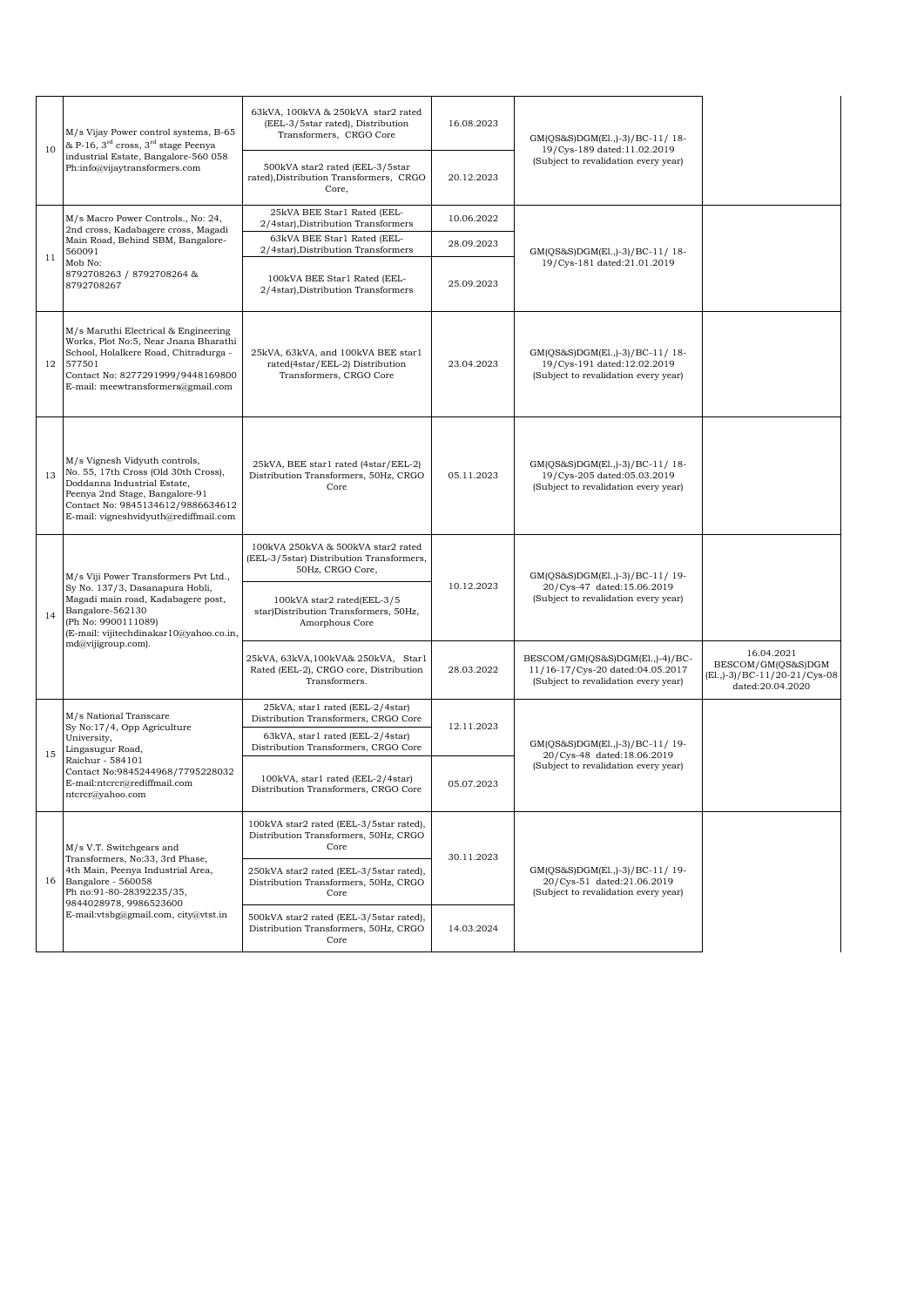| 560100<br>17 | M/s Chetan Electric Private Limited,<br>No:32-B, Veerasandra, KIADB<br>Industrial Area, Anekal Taluk,<br>Electronic City Post, Bangalore -<br>Mob:080-25536439<br>Email:chetanelectric@hotmail.com,                             | 25kVA Star1/Star2 Rated (EEL-2/EEL-3)<br>Distribution Transformers, 50Hz, CRGO<br>Core<br>63kVA Star1/Star2 Rated (EEL-2/EEL-3),<br>Distribution Transformers, 50Hz, CRGO<br>Core<br>100kVA Star1/Star2 Rated (EEL-2/EEL-<br>3) Distribution Transformers, 50Hz,<br>CRGO Core | 08.06.2024               | GM(QS&S)DGM(El.,)-3)/BC-11/19-<br>20/Cys-52 dated:21.06.2019<br>(Subject to revalidation every year) |                                        |
|--------------|---------------------------------------------------------------------------------------------------------------------------------------------------------------------------------------------------------------------------------|-------------------------------------------------------------------------------------------------------------------------------------------------------------------------------------------------------------------------------------------------------------------------------|--------------------------|------------------------------------------------------------------------------------------------------|----------------------------------------|
|              | chetanelectric@yahoo.com &<br>chetanelectric10@gmail.com                                                                                                                                                                        | 250kVA Star1/Star2 Rated (EEL-2/EEL-<br>3), Distribution Transformers, 50Hz,<br>CRGO Core<br>500kVA Star1/Star2 Rated (EEL-2/EEL-<br>3), Distribution Transformers, 50Hz,                                                                                                     | 29.05.2024<br>04.03.2024 |                                                                                                      |                                        |
|              | M/s Cauvery Power Control,                                                                                                                                                                                                      | CRGO Core                                                                                                                                                                                                                                                                     |                          |                                                                                                      |                                        |
| 18           | Sy No: 31/2, Chennaih Badavane,<br>Annibesent School Road,<br>Gollarahatti, Magadi Main Road,<br>Vishwaneedam Post,                                                                                                             | 25kVA/63kVA/100kVA, Star1 Rated<br>(EEL-2/4 star), Distribution Transformers                                                                                                                                                                                                  | 24.12.2023               | GM(QS&S)DGM(El.,)-3)/BC-11/19-<br>20/Cys-58 dated:06.07.2019                                         |                                        |
|              | Bangalore - 560091<br>Contact No:9880922686/9741122686<br>E-mail:cauverypower@gmail.com                                                                                                                                         | 63kVA/100kVA, Star2 Rated (EEL-3/5<br>star), Distribution Transformers,                                                                                                                                                                                                       | 24.12.2023               | (Subject to revalidation every year)                                                                 |                                        |
| 19           | M/s Venkat Switchgears,<br>No:150, 10th Main, 3rd Phase,<br>Peenya Industrial Area,<br>Bangalore - 560058<br>(Ph No:080 23722274)<br>(E-mail:<br>lakshmipathiad<br>@venkatswitchgears.com)                                      | 250kVA, Star2 Rated(EEL-3/5star rated),<br>Distribution Transformers                                                                                                                                                                                                          | 01.04.2024               | GM(QS&S)DGM(El.,)-3)/BC-11/19-<br>20/Cys-62 dated:10.07.2019<br>(Subject to revalidation every year) |                                        |
| 20           | M/s EL-TRA Equipment Company(I) Pvt<br>Ltd, 11th Mile, NH-4, Old Madras<br>Road, Avalahalli, Virognagar P.O,<br>Bangalore-560049<br>(Ph No:080 28472790/28472229)<br>(E-mail:<br>Eltra5@rediffmail.com,<br>eltra2012@gmail.com) | 100kVA Star2 Rated(EEL-3/5star rated),<br>Distribution Transformers                                                                                                                                                                                                           | 13.12.2023               | GM(QS&S)DGM(El.,)-3)/BC-11/19-<br>20/Cys-72 dated:23.07.2019                                         | 17.10.2021<br>GM(QS&S)/DGM-3/BC-11/20- |
|              |                                                                                                                                                                                                                                 | 250kVA & 500kVA Star2 Rated<br>(EEL-<br>3/5star rated), Distribution Transformers                                                                                                                                                                                             | 10.04.2024               | (Subject to revalidation every year)                                                                 | 21/CYS-144 dtd:19.10.2020              |
|              | M/s Amar Industries,<br>Plot No: #R9 TO R12, KSSIDC<br>Industrial Estate, Hosahalli Camp(E.J),<br>Sindhanur-584 128, Raichur<br>Mob No:<br>9538361911,9739384442,<br>9742243677<br>E-mail:aisnd2015@gmail.com                   | 25kVA & 63kVA BEE Star1 Rated (EEL-<br>2/4star), Distribution Transformers                                                                                                                                                                                                    | 15.05.2022               | GM(QS&S)DGM(El.,)-3)/BC-11/ 19-<br>20/Cys-76 dated:24.07.2019                                        | 04.09.2021<br>$GM(QS&S)/DGM-3/BC-$     |
|              |                                                                                                                                                                                                                                 | BEE<br>100kVA<br>Star1<br>Rated<br>(EEL-<br>2/4star), Distribution Transformers                                                                                                                                                                                               | 29.11.2023               | (Subject to revalidation every year)                                                                 | 11/2020-21/CYS-122<br>dtd:10.09.2020   |
| 21           |                                                                                                                                                                                                                                 | 25kVA, Star2 rated (EEL-3/5star) CRGO<br>core, Aluminium wound, Distribution<br>Transformer                                                                                                                                                                                   | 07.06.2024               |                                                                                                      |                                        |
|              |                                                                                                                                                                                                                                 | 63kVA, Star2 rated (EEL-3/5star) CRGO<br>core, Aluminium wound, Distribution<br>Transformer,                                                                                                                                                                                  |                          | GM(QS&S)/DGM-3/BC-11/2020-21/CYS-<br>121 dtd:10.09.2020<br>(Subject to revalidation every year)      |                                        |
|              |                                                                                                                                                                                                                                 | 100kVA, Star2 rated (EEL-3/5star) CRGO<br>core, Aluminium wound, Distribution<br>Transformer,                                                                                                                                                                                 |                          |                                                                                                      |                                        |
| 22           | M/s Tesla Transformers Limited (Unit -<br>21                                                                                                                                                                                    |                                                                                                                                                                                                                                                                               |                          |                                                                                                      |                                        |
|              | 23-A, Sector B, Industrial Area,<br>Govindpura,<br>Distt. Bhopla - 462023<br>Madhya Pradesh<br>Ph No:<br>91-755-2586778, 2586328, 4271973<br>E-mail:<br>tesla@bsnl.in, mktg@teslaindia.co,<br>projects@teslaindia.co            | 25kVA & 63kVA BEE Star1 Rated (EEL-<br>2/4star) Distribution Transformers                                                                                                                                                                                                     | 06.10.2021               | GM(QS&S)DGM(El.,)-3)/BC-11/19-<br>20/Cys-77 dated:25.07.2019                                         |                                        |
|              |                                                                                                                                                                                                                                 | 100kVA BEE Star1 Rated (EEL-2/4star)<br>Distribution Transformers                                                                                                                                                                                                             | 01.06.2022               | (Subject to revalidation every year)                                                                 |                                        |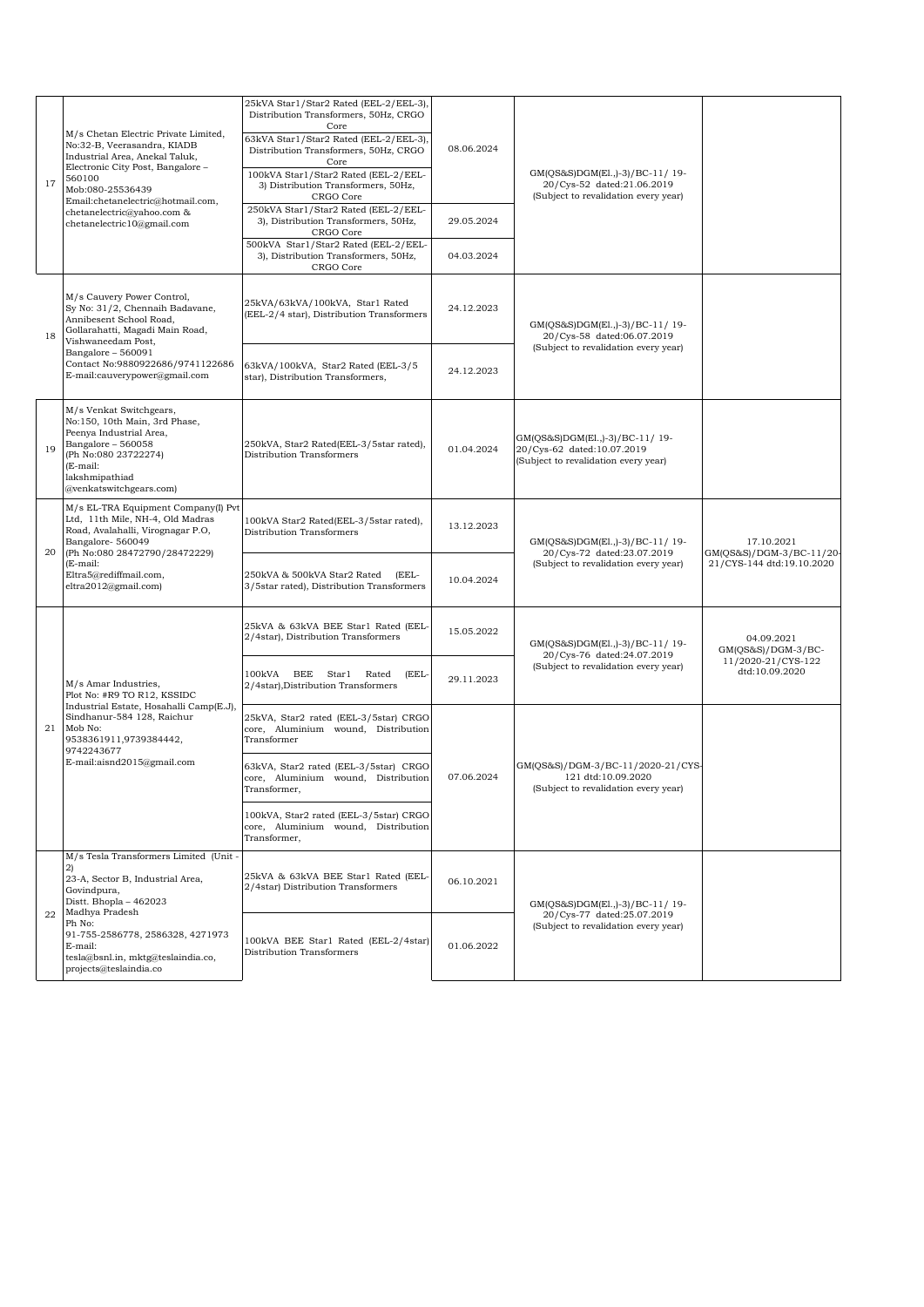|    | M/s B.M.G Transformers                                                                                                                                                                                                                                                                                                                                        | 25kVA & 63kVA, Star1 Rated(EEL-2/<br>4star) Distribution Transformers, CRGO<br>Core, Aluminium wound                                                                                                                                                                            | 22.12.2023                                               |                                                                                                         |                                                                                                                             |
|----|---------------------------------------------------------------------------------------------------------------------------------------------------------------------------------------------------------------------------------------------------------------------------------------------------------------------------------------------------------------|---------------------------------------------------------------------------------------------------------------------------------------------------------------------------------------------------------------------------------------------------------------------------------|----------------------------------------------------------|---------------------------------------------------------------------------------------------------------|-----------------------------------------------------------------------------------------------------------------------------|
| 23 | Site No:15&16, Sy No:34/3,<br>Kadabagere Village, Dasanapura Hobli,<br>Bangalore - 562130<br>(Ph No:9448622534/ 9880869024)<br>(E-mail: bmgtransformers@yahoo.com)<br>M/s Shri Datta Transformers,<br>No:405, Mudhol Jamkhandi Main<br>Road,<br>24<br>Shirol Cross, Shirol, Mudhol Taluk,<br>Dist Bagalkot, Karnataka - 587313<br>Mob: 9886313068, 9538593449 | 100kVA,<br>Star1 Rated<br>$(EEL-2/4star)$<br>Distribution Transformers, CRGO Core,<br>Aluminium wound                                                                                                                                                                           | 27.09.2023                                               | GM(QS&S)DGM(El.,)-3)/BC-11/19-<br>20/Cys-109 dated:06.09.2019                                           |                                                                                                                             |
|    |                                                                                                                                                                                                                                                                                                                                                               | 25kVA,63kVA & 100kVA, Star2 Rated<br>(EEL-3/5star<br>Distribution<br>rated),<br>Transformers, 50Hz, CRGO Core, Copper<br>Wound,                                                                                                                                                 | 20.03.2023                                               | (Subject to revalidation every year)                                                                    |                                                                                                                             |
|    |                                                                                                                                                                                                                                                                                                                                                               | 25kVA & 63kVA Star1 Rated (EEL-<br>2/4star), Distribution Transformers, 50Hz,<br>CRGO Core, Aluminium wound                                                                                                                                                                     | 25.10.2023                                               | GM(QS&S)DGM(El.,)-3)/BC-11/19-<br>20/Cys-119 dated:23.09.2019                                           |                                                                                                                             |
|    |                                                                                                                                                                                                                                                                                                                                                               | 100kVA.<br>Star2<br>Rated<br>$(EEL-3/5$<br>star), Distribution Transformers, 50Hz,<br>CRGO Core, Aluminium wound                                                                                                                                                                | 10.12.2023                                               | (Subject to revalidation every year)                                                                    |                                                                                                                             |
|    | M/s Karthik Electricals,<br>#A195, 4th Cross, Peenya 1st stage,                                                                                                                                                                                                                                                                                               | 25kVA, 63kVA & 100kVA Star1 Rated<br>(EEL-2/4star) Distribution Transformers,<br>CRGO Core, Aluminium wound                                                                                                                                                                     | 13.06.2023                                               |                                                                                                         |                                                                                                                             |
| 25 | Peenya Industrial Estate, Bangalore -<br>560058<br>Ph No:<br>9980014892,8884762 574                                                                                                                                                                                                                                                                           | 63kVA Star2 Rated (EEL-3/<br>5star)<br>Distribution Transformers, 50Hz, CRGO<br>Core, Aluminium Wound                                                                                                                                                                           | 23.05.2024                                               | GM(QS&S)DGM(El.,)-3)/BC-11/ 19-<br>20/Cys-157 dated:18.11.2019<br>(Subject to revalidation every year)  |                                                                                                                             |
|    | E-mail: karthiktransformers@yahoo.in                                                                                                                                                                                                                                                                                                                          | 100kVA Star2 Rated (EEL-3/5 star)<br>Distribution Transformers, 50Hz, CRGO<br>Core, Aluminium Wound                                                                                                                                                                             | 30.04.2024                                               |                                                                                                         |                                                                                                                             |
|    | M/s Shree Bhyraveshwara Electrical<br>Works,<br>#M1, Industrial Area, Lokikere Road,<br>Near Bye-pass, Davangere- 577 005.                                                                                                                                                                                                                                    | 25kVA, Star1 Rated (EEL-2/4star)<br>Distribution Transformers, CRGO Core,<br>Aluminium wound                                                                                                                                                                                    | 25.07.2023                                               | GM(QS&S)DGM(El.,)-3)/BC-11/19-<br>20/Cys-175 dated: 23.12.2019<br>(Subject to revalidation every year)  |                                                                                                                             |
| 26 | Ph No: 9449683214/9448463453.<br>E-mail: anandm1020@rediff.com/<br>vmnrnataraj99@gmail.com                                                                                                                                                                                                                                                                    | 100kVA, Star2 rated (EEL-3/5star)<br>Distribution Transformer, CRGO core,<br>Aluminium wound                                                                                                                                                                                    | 18.11.2024                                               | GM(QS&S)DGM(El.,)-3)/BC-11/19-<br>20/Cys-115 dated: 07.09.2020<br>(Subject to revalidation every year)  |                                                                                                                             |
|    |                                                                                                                                                                                                                                                                                                                                                               | 25kVA, 63kVA, 100kVA, 250kVA &<br>500kVA BEE star1 rated (EEL-2/4star)<br>Distribution Transformers                                                                                                                                                                             | 12.03.2023                                               | GM(QS&S)DGM(El.,)-3)/BC-11/17-                                                                          | 23.12.2020                                                                                                                  |
| 27 | M/s Chaitanya Electric Company, No.2,<br>B.M.Shankarappa Estate, Telecom<br>Layout Road, Sunkadakatte, Bangalore<br>- 560091. Ph No:080 23486457,<br>Email:chaitanyaelectric@rediffmail.com.                                                                                                                                                                  | 25kVA, 63kVA, 100kVA, 250kVA &<br>500kVA BEE star2 rated (EEL-3/5star)<br>Distribution Transformers                                                                                                                                                                             | 05.02.2023                                               | 18/Cys-311 dated: 24.03.2018<br>(Subject to revalidation every year)                                    | GM(QS&S)DGM(El.,)-3)/BC-<br>11/ 19-20/Cys-176 dated:<br>24.12.2019                                                          |
| 28 | M/s. Kalpa Electrikal Pvt Ltd.,<br>No.4413, 149/25, III main road,<br>Industrial town, Rajajinagar,<br>Bangalore - 560010<br>Ph No: 080-23303103, 23356049 &<br>23405248<br>Email: sales@kalpaelectrikal.com.                                                                                                                                                 | 200kVA, Star2 Rated (EEL-3/5star rated),<br>Distribution Transformers, 50Hz, CRGO<br>Core, Aluminium Wound, ONAN Cooled,<br>complete with first filling EHV Grade<br>Transformer Oil with all accessories and<br>confirming to latest versions of $IS - 1180$<br>$&$ IS - 2026. | 17.7.2024                                                | GM(QS&S)DGM(El.,)-3)/BC-11/ 19-20/<br>Cys-179 dated: 26.12.2019<br>(Subject to revalidation every year) |                                                                                                                             |
|    |                                                                                                                                                                                                                                                                                                                                                               | 25kVA & 250kVA BEE Star 1 Rated (EEL-<br>2) Distribution Transformers                                                                                                                                                                                                           | 09.02.2022                                               | GM(QS&S)DGM(El.,)-3)/BC-11/ 17-18                                                                       | 23.12.2020                                                                                                                  |
| 29 | M/s Prakash Metal Products, Ayodya<br>Village, Near Kempageri, Karwar Road,<br>Hubli- 580024 Ph No: 0836-2303024.<br>E-mail:prakash_pmp@yahoo.co.in                                                                                                                                                                                                           | 63kVA & 100kVA BEE Star 1 Rated<br>(EEL-2)Distribution Transformers                                                                                                                                                                                                             | 16.06.2022                                               | Cys-224 dated: 26.12.2017<br>(Subject to revalidation every year)                                       | $GM(QS&S)DGM(E1, -3)/BC-$<br>11/ 19-20/ Cys-180 dated:<br>26.12.2019                                                        |
|    |                                                                                                                                                                                                                                                                                                                                                               | 25kVA, 63kVA & 100kVA Star 2 Rated<br>(EEL-3)Distribution Transformers                                                                                                                                                                                                          | 28.10.2022                                               | GM(QS&S)DGM(El.,)-3)/BC-11/ 18-19<br>Cys-23 dated: 18.05.2018<br>(Subject to revalidation every year)   | GM(QS&S)DGM(El.,)-3)/BC-<br>11/20-21/Cys-52 dated:<br>29.06.2020                                                            |
|    | M/s S.M. Enterprises,<br>No.4911, M.C. Road, Beside Fire station,<br>Mandya - 571402                                                                                                                                                                                                                                                                          | 25kVA Star1 Rated (EEL-2/4star) Distribution<br>Transformers, CRGO Core, Aluminium wound<br>50Hz, ONAN Cooled, complete with first filling<br>EHV Grade Transformer Oil with all<br>accessories and confirming to latest versions of<br>IS-1180 & IS-2026.                      | 11.12.2023                                               | GM(QS&S)DGM(El.,)-3)/BC-11/ 19-20/ Cys-                                                                 |                                                                                                                             |
|    | 30<br>(Ph No:<br>9900111081 08232-297029)<br>E-mail: smemdy@gmail.com                                                                                                                                                                                                                                                                                         | 63kVA & 100kVA Star1 Rated (EEL-2/4star)<br>Distribution Transformers, CRGO Core,<br>Aluminium wound 50Hz, ONAN Cooled,<br>complete with first filling EHV Grade<br>Transformer Oil with all accessories and<br>confirming to latest versions of IS - 1180 & IS<br>$-2026.$     | 11.03.2024                                               | 195 dated: 16.01.2020<br>(Subject to revalidation every year)                                           |                                                                                                                             |
| 31 | M/s R. V. Transformer manufacturing Co.,<br>Shed No: M-5, Industrial Area, Lokikere<br>Road, Davangere-577 005                                                                                                                                                                                                                                                | 25kVA, 63kVA & 100kVA EEL-2, star1 rated<br>(EEL-2/4star rated) distribution transformer,<br>50Hz, ONAN Cooled, complete with first filling<br>EHV Grade Transformer Oil with all<br>accessories and confirming to latest versions of<br>IS-1180 & IS-2026                      | 30.05.2022<br>(Subject to<br>revalidation every<br>year) | GM(QS&S)DGM(El.,)-3)/BC-11/ 17-18/Cys-<br>107 dated: 17.08.2017<br>(Subject to revalidation every year) | 08.01.2021<br>GM(QS&S)DGM(El.,)-3)/BC-11/<br>19-20/ Cys-191 dated:<br>09.01.2020<br>(Subject to revalidation every<br>year) |
|    |                                                                                                                                                                                                                                                                                                                                                               | 25kVA, Star1 Rated(EEL-2/4star) Distribution<br>Transformers, CRGO Core, Aluminium wound<br>50Hz, ONAN Cooled, complete with first filling<br>EHV Grade Transformer Oil with all<br>accessories and confirming to latest versions of<br>IS-1180 & IS-2026.                      | 04.04.2024                                               | GM(QS&S)DGM(El.,)-3)/BC-11/ 19-20/Cys-<br>198 dated: 28.01.2020                                         |                                                                                                                             |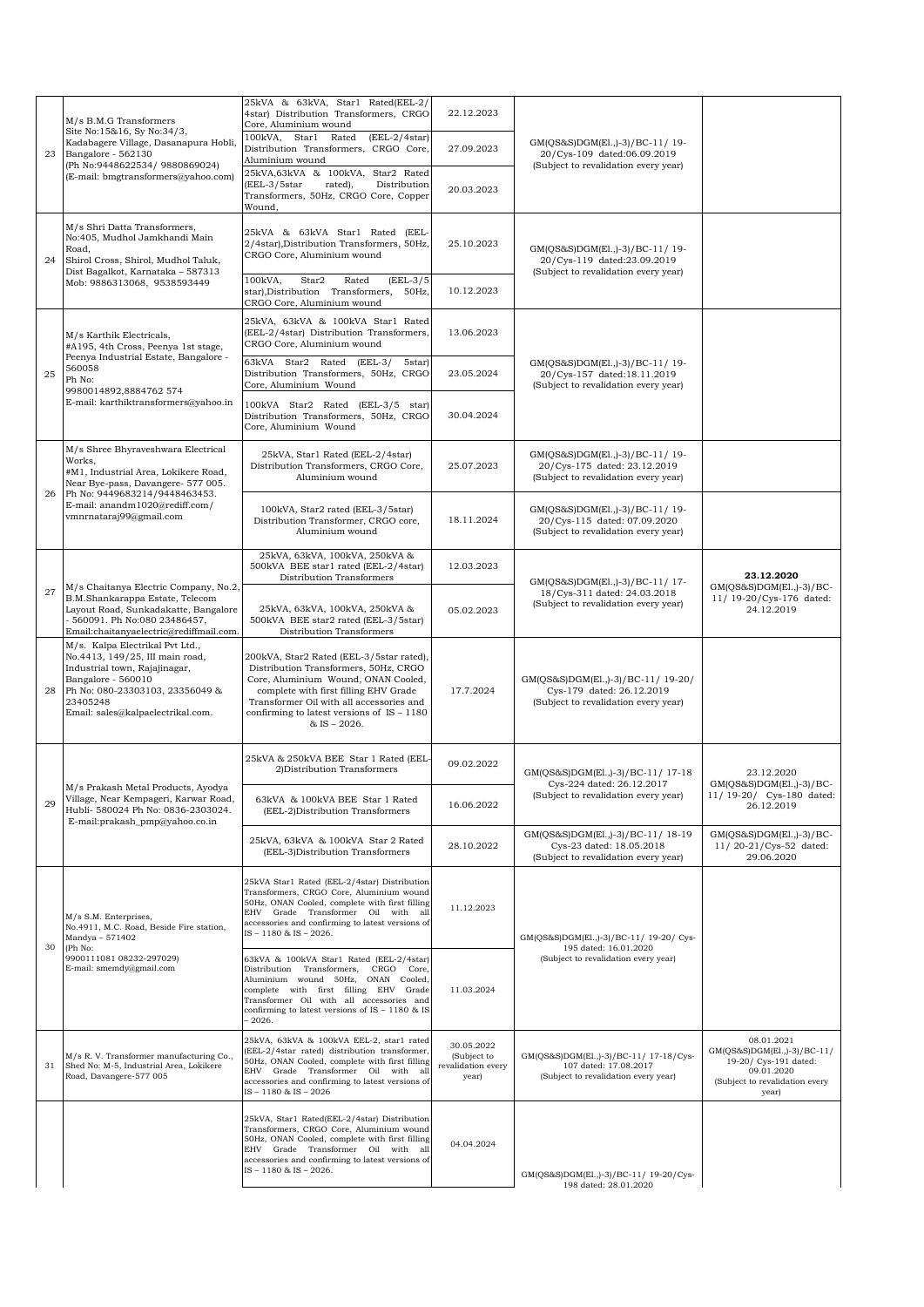| 32 | M/s Magnitude,<br>#480 B/2, IV Phase,<br>Peenya Industrial Area,<br>Bangalore - 560058<br>(Ph No:91 80 41227804)<br>E-mail: magnitudetransformer@gmail.com                                                                    | 250kVA, Star2 Rated(EEL-3/5star rated),<br>Distribution Transformers, 50Hz, CRGO Core,<br>Aluminium Wound, ONAN Cooled, complete<br>with first filling EHV Grade Transformer Oil<br>with all accessories and confirming to latest<br>versions of IS - 1180 & IS - 2026.                | 06.12.2024               | (Subject to revalidation every year)                                                                   |                                                                           |
|----|-------------------------------------------------------------------------------------------------------------------------------------------------------------------------------------------------------------------------------|----------------------------------------------------------------------------------------------------------------------------------------------------------------------------------------------------------------------------------------------------------------------------------------|--------------------------|--------------------------------------------------------------------------------------------------------|---------------------------------------------------------------------------|
|    |                                                                                                                                                                                                                               | 100kVA,<br>Star2<br>Rated(EEL-3/5star)<br>Distribution Transformers, CRGO Core,<br>Aluminium wound 50Hz, ONAN Cooled,<br>complete with first filling EHV Grade<br>Transformer Oil with all accessories and<br>confirming to latest versions of IS - 1180 & IS<br>$-2026.$              | 18.05.2025               | GM(QS&S)DGM(El.,)-3)/BC-11/20-21/Cys-20<br>dated: 26.05.2020<br>(Subject to revalidation every year)   |                                                                           |
|    |                                                                                                                                                                                                                               | 500kVA,<br>Rated(EEL-3/5star)<br>Star2<br>Distribution Transformers, CRGO Core,<br>Aluminium wound 50Hz, ONAN Cooled,<br>complete with first filling EHV Grade<br>Transformer Oil with all accessories and<br>confirming to latest versions of IS - 1180 & IS<br>$-2026.$              | 10.06.2024               | GM(QS&S)DGM(El.,)-3)/BC-11/20-21/Cys-<br>130 dated: 28.09.2020<br>(Subject to revalidation every year) |                                                                           |
|    |                                                                                                                                                                                                                               | 25kVA & 63kVA BEE Star 1 Rated (EEL-2)<br>Al. Wound CRGO core, Distribution<br>Transformers                                                                                                                                                                                            | 03.01.2023               | GM(QS&S)DGM(El.,)-3)/BC-11/ 17-18/Cys-<br>271 dated: 20.02.2018 & CYS-319                              | 18.02.2021<br>$GM(QS&S)DGM(E1.,-3)/BC-$                                   |
|    | M/s Nagashree Enterprises,<br>No;2, Mallayya Industrial Area,                                                                                                                                                                 | 100kVA & 250kVA BEE Star 2 Rated (EEL-3)<br>Al Wound CRGO core, Distribution<br>Transformers                                                                                                                                                                                           | 14.03.2023               | dtd:28.03.2018<br>(Subject to revalidation every year)                                                 | 11/ 19-20/Cys-212 dated:<br>19.02.2020                                    |
| 33 | Kereguddadadahalli, Chikkababavara Post,<br>Bangalore - 560090,<br>Ph No:9449732909, 9663073059,                                                                                                                              | 100kVA, Star1 Rated(EEL-2/4star) CRGO Core<br>Distribution Transformers                                                                                                                                                                                                                | 18.07.2023               |                                                                                                        |                                                                           |
|    | 9538047909.<br>E-mail:nagashreetrafo@gmail.com                                                                                                                                                                                | 25kVA Star2 Rated(EEL-3/5star rated), CRGO<br>Core Distribution Transformers                                                                                                                                                                                                           | 19.12.2024               | GM(QS&S)DGM(El.,)-3)/BC-11/ 19-20/Cys-<br>211 dated: 19.02.2020                                        |                                                                           |
|    |                                                                                                                                                                                                                               | 63kVA Star2 Rated(EEL-3/5star rated), CRGO<br>core Distribution Transformers                                                                                                                                                                                                           | 18.07.2023               | (Subject to revalidation every year)                                                                   |                                                                           |
|    |                                                                                                                                                                                                                               | 500kVA Star2 Rated(EEL-3/5star rated),<br>CRGO core Distribution Transformers                                                                                                                                                                                                          | 03.12.2024               |                                                                                                        |                                                                           |
|    | M/s Excel Power controls & Systems,<br>#53/1,2nd Main, Off Magadi Main Road,                                                                                                                                                  | 11kV/433V, 3 Phase-Distribution<br>Transformers, CRGO Core, Al wound, ONAN<br>Cooled, complete with first filling EHV<br>Grade Transformer Oil with all accessories<br>and confirming to latest versions of IS -                                                                       |                          | GM(QS&S)DGM(EI.,)-3)/BC-11/20-21/Cys-02                                                                |                                                                           |
| 34 | Kottigepalya, Bangalore-560091<br>Ph No: 9845332465<br>Email: exceltrafos@gmail.com                                                                                                                                           | 1180 & IS - 2026.<br>25kVA, star1 rated (EEL-2/4star rated)                                                                                                                                                                                                                            | 18.01.2025               | dated: 17.04.2020<br>(Subject to revalidation every year)                                              |                                                                           |
|    |                                                                                                                                                                                                                               | 100kVA, star1 rated (EEL-2/4star rated) &                                                                                                                                                                                                                                              | 24.05.2024               |                                                                                                        |                                                                           |
|    |                                                                                                                                                                                                                               | star2 rated (EEL-3/5star rated)<br>250kVA, star2 rated (EEL-3/5star rated                                                                                                                                                                                                              | 09.11.2024               |                                                                                                        |                                                                           |
|    |                                                                                                                                                                                                                               | 500kVA, star2 rated (EEL-3/5star rated                                                                                                                                                                                                                                                 | 20.02.2025               |                                                                                                        |                                                                           |
|    | M/s Toshiba Transmission & Distribution<br>systems (India) Pvt Ltd, Rudraram village,<br>Patancheru Mandal,<br>Sangareddy District-502329, Hyderabad,                                                                         | 11kV/433V, 3 Phase-Distribution<br>Transformers, Amorphous metal Core, Al<br>wound, ONAN Cooled, complete with first<br>filling EHV Grade Transformer Oil with all<br>accessories and confirming to latest versions of<br>IS-1180 & IS-2026.<br>• 100kVA, Star 2 (EEL-3/5 Star)        | 31.08.2021               | GM(OS&S)DGM(El.,)-3)/BC-11/20-21/                                                                      |                                                                           |
| 35 | Telangana<br>Ph No: 9140-3071 2222,<br>9392148215,9346575100<br>Email: marketing@toshiba-ttdi.com                                                                                                                             | 11kV/433V, 3 Phase-Distribution<br>Transformers, CRGO Core, Al wound, ONAN<br>Cooled, complete with first filling EHV Grade<br>Transformer Oil with all accessories and<br>confirming to latest versions of IS - 1180 & IS<br>$-2026.$<br>· 100kVA, star1 rated<br>(EEL-2/4star rated) | 11.08.2021               | Cys-09 dated: 20.04.2020<br>(Subject to revalidation every year)                                       |                                                                           |
|    |                                                                                                                                                                                                                               | 25kVA,63kVA & 100kVA BEE star 1 rated,<br>EEL-2, Distribution Transformers                                                                                                                                                                                                             | 03.11.2022               | GM(QS&S)DGM(El.,)-4)/BC-11/ 17-18/Cys-<br>223 dated:26.12.2017<br>(Subject to revalidation every year) | 20.04.2021<br>GM(QS&S)/DGM(El)-3/BC-<br>11/20-21/CYS-12<br>dtd:12.05.2020 |
|    | M/s Raj power Controls, No.116/7 &<br>117/6, mookambika Temple Road,<br>Machohalli forest gate, Magadi Main road,<br>Bangalore - 560091.<br>Mob;9611146656,9886260538,<br>Email:rajpowers@live.com,<br>rajeshrgowda@gmail.com | 25kVA, 63kVA and 100kVA BEE star 2 rated<br>EEL-3 Distribution Transformers                                                                                                                                                                                                            | 22.01.2023               | GM(QS&S)DGM(El.,)-4)/BC-11/ 17-18/Cvs-<br>285 dated:12.03.2018<br>(Subject to revalidation every year) | 20.04.2021<br>GM(QS&S)/DGM(El)-3/BC-<br>11/20-21/CYS-12<br>dtd:12.05.2020 |
| 36 |                                                                                                                                                                                                                               | Cooled, complete with first filling EHV Grade<br>Transformer Oil with all accessories and<br>confirming to latest versions of IS - 1180 & IS<br>$-2026.$                                                                                                                               |                          |                                                                                                        |                                                                           |
|    |                                                                                                                                                                                                                               | 250kVA, star2 rated (EEL-3/5star rated                                                                                                                                                                                                                                                 | 06.01.2025               |                                                                                                        |                                                                           |
|    |                                                                                                                                                                                                                               | 500kVA, star2 rated (EEL-3/5star rated                                                                                                                                                                                                                                                 | 07.11.2024               | GM(QS&S)/DGM(El)-3/BC-11/20-21/CYS-13<br>dtd:12.05.2020<br>(Subject to revalidation every year)        |                                                                           |
|    |                                                                                                                                                                                                                               | 25kVA star1 rated (EEL-2/4star), Distribution<br>Transformers, CRGO core,                                                                                                                                                                                                              | 16.06.2022               |                                                                                                        |                                                                           |
|    |                                                                                                                                                                                                                               | 25kVA star2 rated (EEL-3/5star), Distribution                                                                                                                                                                                                                                          | 07.12.2022               |                                                                                                        |                                                                           |
|    | M/s Jain Electrical Industry, Behind Bharat<br>petroleum pump, sindhagi Road, Indi- 586                                                                                                                                       | Transformers, CRGO core,<br>63kVA star1 rated (EEL-2/4star), Distribution                                                                                                                                                                                                              |                          | GM(QS&S)DGM(El.,)-3)/BC-11/18-19/<br>CYS-103 dtd: 27.09.2018.<br>(Subject to revalidation every year)  | 29.05.2021                                                                |
| 37 | 209<br>Ph No:<br>9448129016/9980646616/9620116109.                                                                                                                                                                            | Transformers, CRGO core,<br>63kVA star2 rated (EEL-3/5star), Distribution                                                                                                                                                                                                              | 16.06.2022<br>07.12.2022 |                                                                                                        | $GM(QS&S)/DGM(EI)-3/BC-$<br>11/20-21/CYS-24                               |
|    | E-mail:anant.jain@jainpower.com                                                                                                                                                                                               | Transformers, CRGO core,                                                                                                                                                                                                                                                               |                          |                                                                                                        | dtd:29.05.2020                                                            |